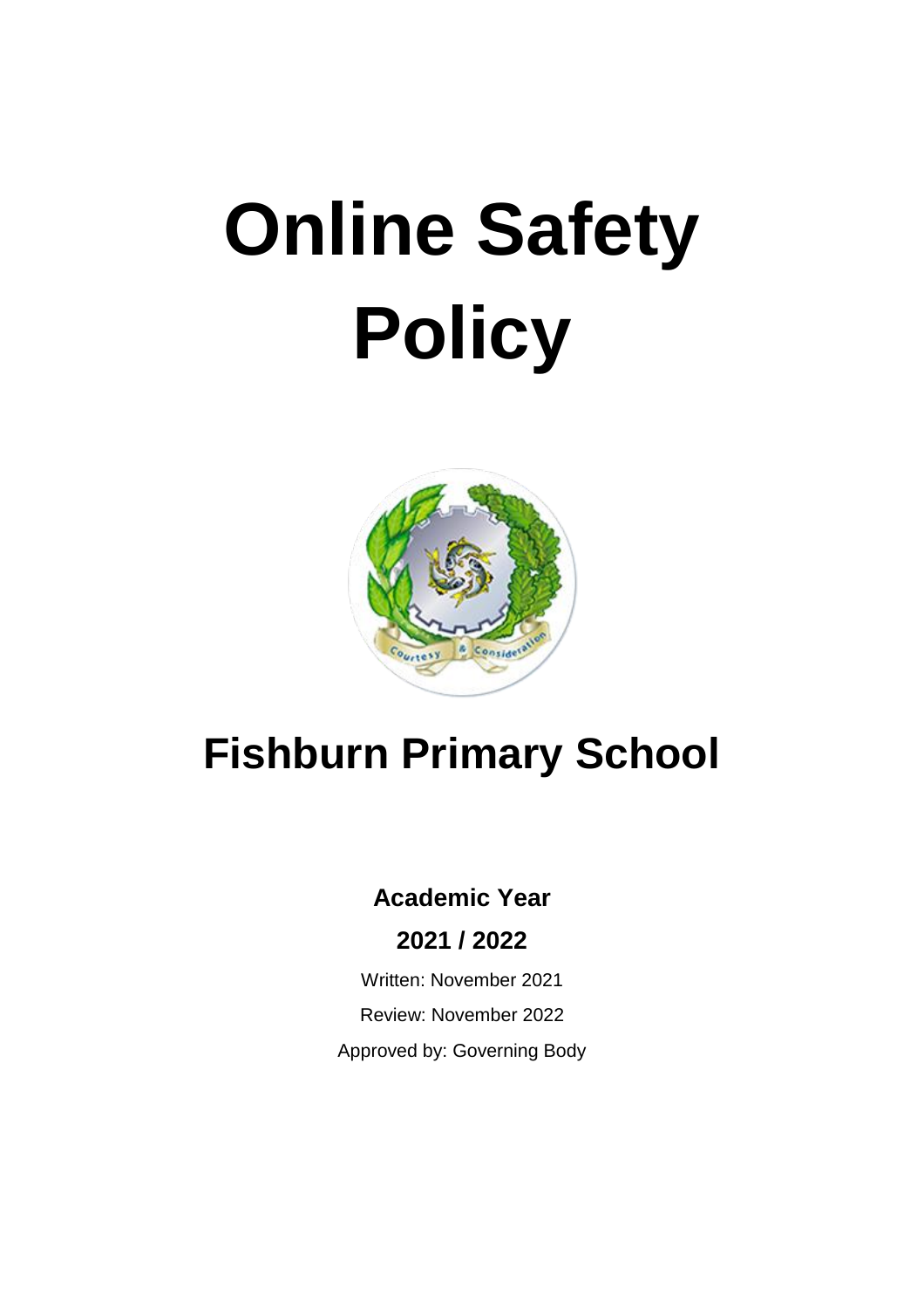# **Fishburn Primary Online Safety Policy**

# **Contents**

| Appendix 2: KS2, KS3 and KS4 acceptable use agreement (pupils and parents/carers) Error! Bookmark not<br>defined. |  |
|-------------------------------------------------------------------------------------------------------------------|--|
|                                                                                                                   |  |
|                                                                                                                   |  |
|                                                                                                                   |  |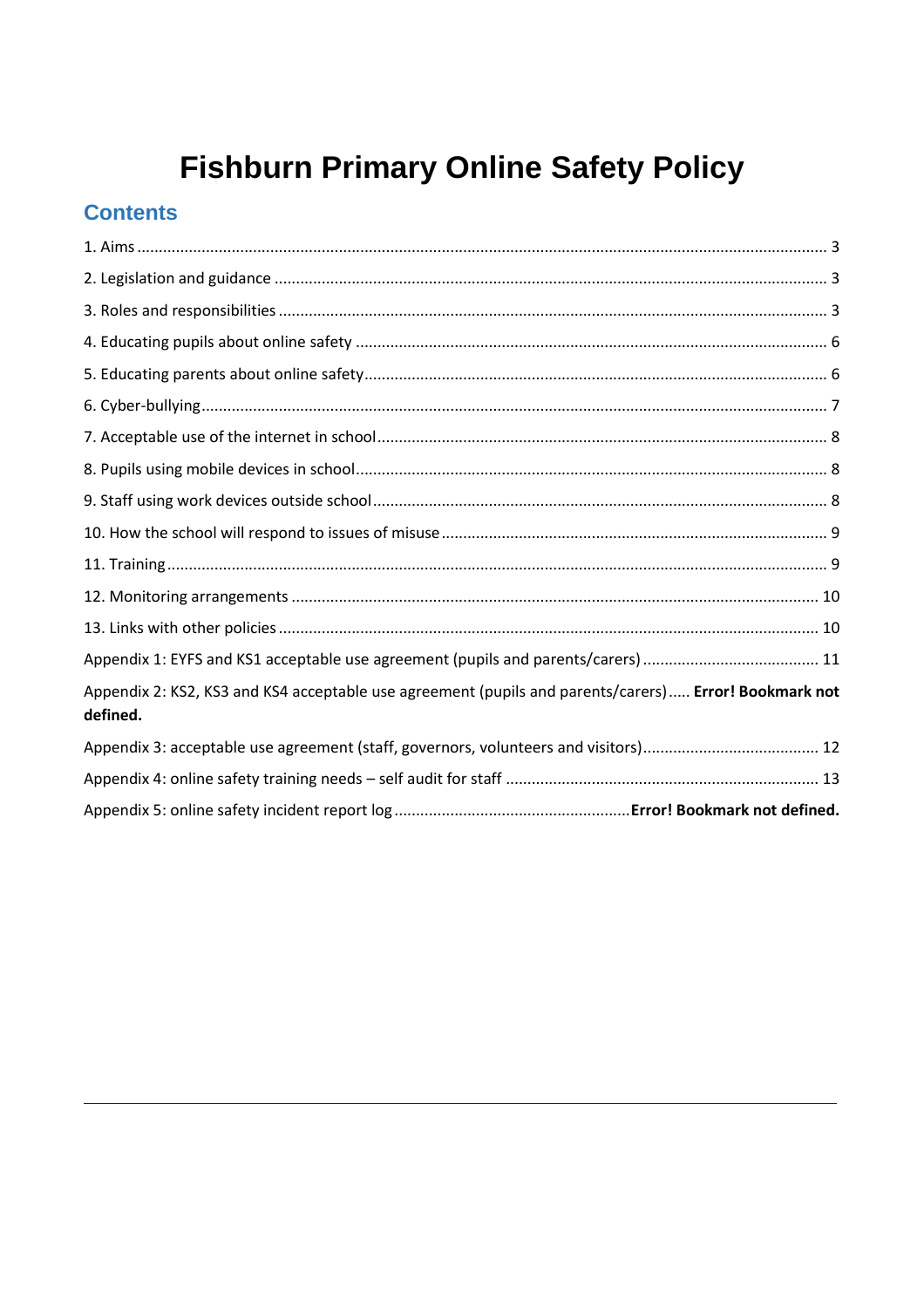## <span id="page-2-0"></span>1. Aims

Our school aims to:

- Have robust processes in place to ensure the online safety of pupils, staff, volunteers and governors
- Deliver an effective approach to online safety, which empowers us to protect and educate the whole school community in its use of technology, including mobile and smart technology (which we refer to as 'mobile phones')
- Establish clear mechanisms to identify, intervene and escalate an incident, where appropriate

#### **The 4 key categories of risk**

Our approach to online safety is based on addressing the following categories of risk:

- **Content** being exposed to illegal, inappropriate or harmful content, such as pornography, fake news, racism, misogyny, self-harm, suicide, anti-Semitism, radicalisation and extremism
- **Contact** being subjected to harmful online interaction with other users, such as peer-to-peer pressure, commercial advertising and adults posing as children or young adults with the intention to groom or exploit them for sexual, criminal, financial or other purposes
- **Conduct** personal online behaviour that increases the likelihood of, or causes, harm, such as making, sending and receiving explicit images (e.g. consensual and non-consensual sharing of nudes and seminudes and/or pornography), sharing other explicit images and online bullying; and
- **Commerce** risks such as online gambling, inappropriate advertising, phishing and/or financial scam

## <span id="page-2-1"></span>2. Legislation and guidance

This policy is based on the Department for Education's (DfE) statutory safeguarding guidance[, Keeping](https://www.gov.uk/government/publications/keeping-children-safe-in-education--2)  [Children Safe in Education,](https://www.gov.uk/government/publications/keeping-children-safe-in-education--2) and its advice for schools on:

- > [Teaching online safety in schools](https://www.gov.uk/government/publications/teaching-online-safety-in-schools)
- [Preventing and tackling bullying](https://www.gov.uk/government/publications/preventing-and-tackling-bullying) and [cyber-bullying: advice for headteachers and school staff](https://www.gov.uk/government/publications/preventing-and-tackling-bullying)
- > [Relationships and sex education](https://www.gov.uk/government/publications/relationships-education-relationships-and-sex-education-rse-and-health-education)
- [Searching, screening and confiscation](https://www.gov.uk/government/publications/searching-screening-and-confiscation)

It also refers to the DfE's guidance on [protecting children from radicalisation.](https://www.gov.uk/government/publications/protecting-children-from-radicalisation-the-prevent-duty)

It reflects existing legislation, including but not limited to the [Education Act 1996](https://www.legislation.gov.uk/ukpga/1996/56/contents) (as amended), the [Education and Inspections Act 2006](https://www.legislation.gov.uk/ukpga/2006/40/contents) and th[e Equality Act 2010.](https://www.legislation.gov.uk/ukpga/2010/15/contents) In addition, it reflects the [Education Act 2011,](http://www.legislation.gov.uk/ukpga/2011/21/contents/enacted) which has given teachers stronger powers to tackle cyber-bullying by, if necessary, searching for and deleting inappropriate images or files on pupils' electronic devices where they believe there is a 'good reason' to do so.

<span id="page-2-2"></span>The policy also takes into account the National Curriculum computing programmes of study.

# 3. Roles and responsibilities

#### **3.1 The governing board**

The governing board has overall responsibility for monitoring this policy and holding the headteacher to account for its implementation.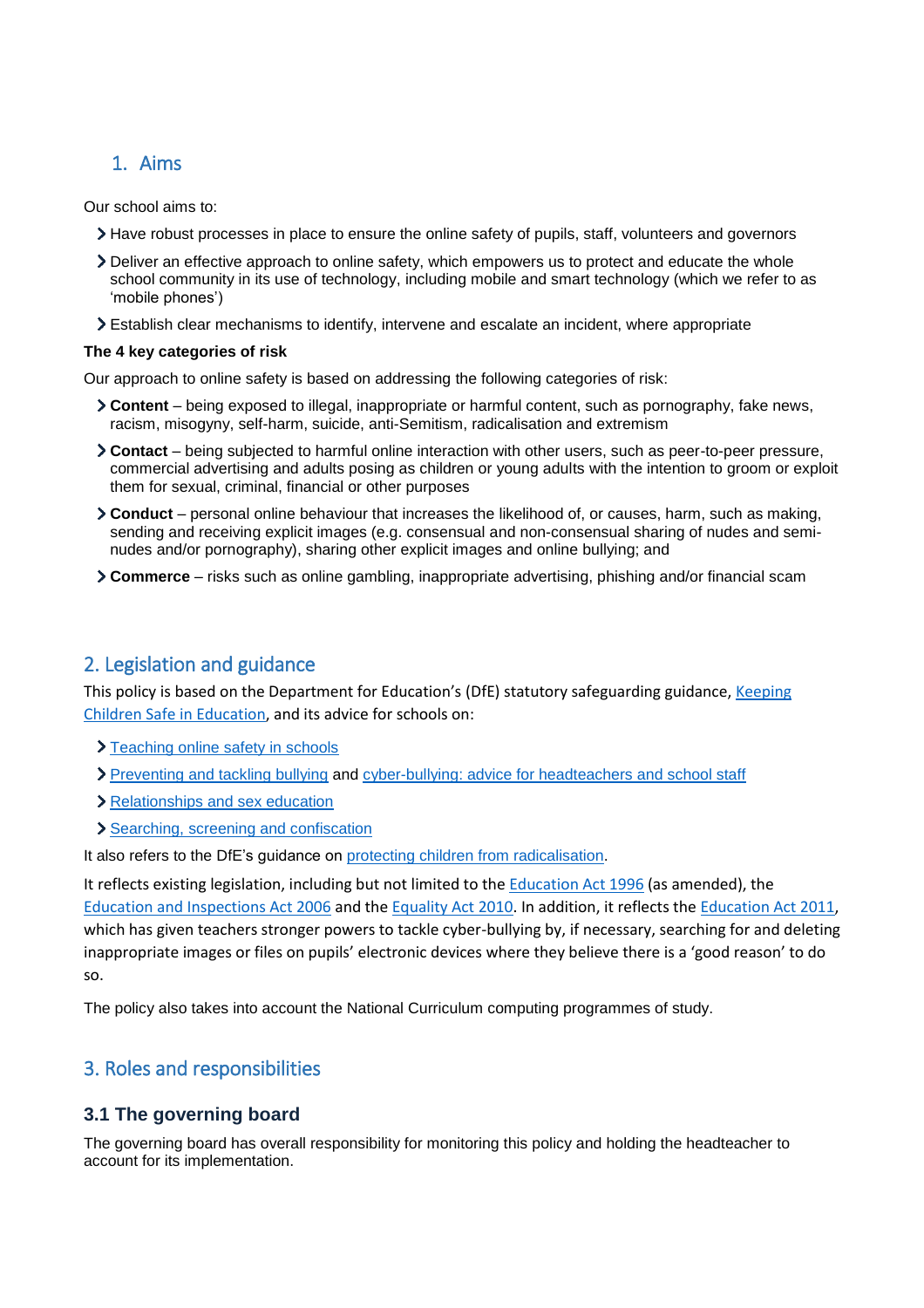The governing board will co-ordinate regular meetings with appropriate staff to discuss online safety, and monitor online safety logs as provided by the designated safeguarding lead (DSL).

The governor who oversees online safety is Mrs Maureen Watret in her capacity as Safeguarding Link Governor

All governors will:

- Ensure that they have read and understand this policy
- Agree and adhere to the terms on acceptable use of the school's ICT systems and the internet (appendix 3)
- Ensure that, where necessary, teaching about safeguarding, including online safety, is adapted for vulnerable children, victims of abuse and some pupils with SEND because of the importance of recognising that a 'one size fits all' approach may not be appropriate for all children in all situations, and a more personalised or contextualised approach may often be more suitable

#### **3.2 The headteacher**

The headteacher is responsible for ensuring that staff understand this policy, and that it is being implemented consistently throughout the school.

#### **3.3 The designated safeguarding lead**

Details of the school's DSL are set out in our child protection and safeguarding policy as well as relevant job descriptions. Our overall DSL is our Acting Head Teacher, Miss Gemma Ferguson. Mrs Tracy Gibson is our computing lead and Deputy DSL.

The DSL takes lead responsibility for online safety in school, in particular:

- Supporting the headteacher in ensuring that staff understand this policy and that it is being implemented consistently throughout the school
- Working with the headteacher, ICT manager and other staff, as necessary, to address any online safety issues or incidents
- Managing all online safety issues and incidents in line with the school child protection policy
- Ensuring that any online safety incidents are logged (see appendix 5) and dealt with appropriately in line with this policy
- Ensuring that any incidents of cyber-bullying are logged and dealt with appropriately in line with the school behaviour policy
- Updating and delivering staff training on online safety (appendix 4 contains a self-audit for staff on online safety training needs)
- Liaising with other agencies and/or external services if necessary
- Providing regular reports on online safety in school to the headteacher and/or governing board

This list is not intended to be exhaustive.

#### **3.4 The ICT manager**

We use Durham County Council to manage our ICT.

The ICT manager is responsible for:

Putting in place an appropriate level of security protection procedures, such as filtering and monitoring systems, which are reviewed and updated on a regular basis to assess effectiveness and ensure pupils are kept safe from potentially harmful and inappropriate content and contact online while at school, including terrorist and extremist material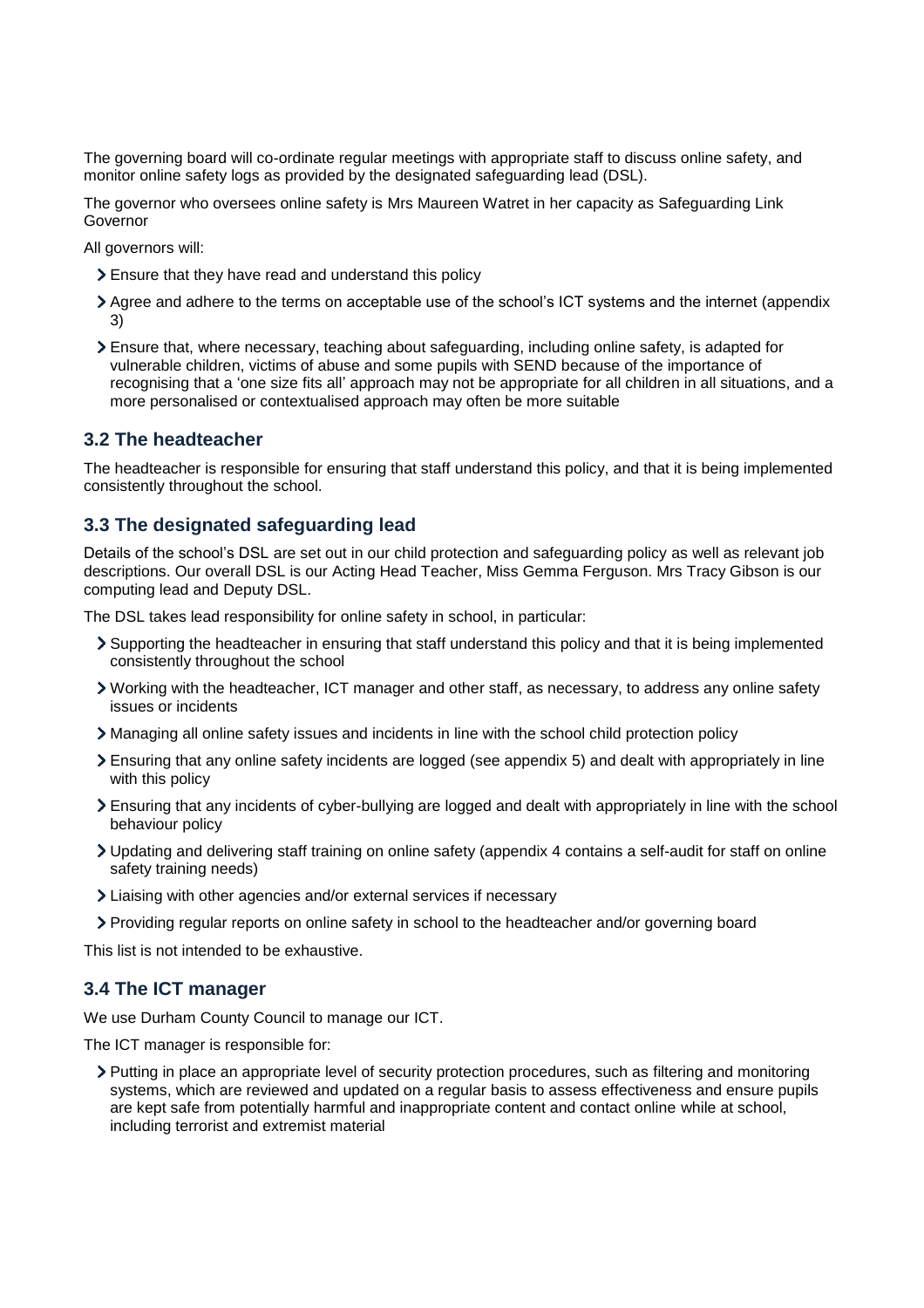- Ensuring that the school's ICT systems are secure and protected against viruses and malware, and that such safety mechanisms are updated regularly
- Conducting a full security check and monitoring the school's ICT systems on a monthly basis
- Blocking access to potentially dangerous sites and, where possible, preventing the downloading of potentially dangerous files
- Ensuring that any online safety incidents are logged (see appendix 5) and dealt with appropriately in line with this policy
- Ensuring that any incidents of cyber-bullying are dealt with appropriately in line with the school behaviour policy

This list is not intended to be exhaustive.

#### **3.5 All staff and volunteers**

All staff, including contractors and agency staff, and volunteers are responsible for:

- Maintaining an understanding of this policy
- Implementing this policy consistently
- Agreeing and adhering to the terms on acceptable use of the school's ICT systems and the internet (appendix 3), and ensuring that pupils follow the school's terms on acceptable use (appendices 1 and 2)
- Working with the DSL to ensure that any online safety incidents are logged (see appendix 5) and dealt with appropriately in line with this policy
- Ensuring that any incidents of cyber-bullying are dealt with appropriately in line with the school behaviour policy
- Responding appropriately to all reports and concerns about sexual violence and/or harassment, both online and offline and maintaining an attitude of 'it could happen here'

This list is not intended to be exhaustive.

#### **3.6 Parents**

Parents are expected to:

- Notify a member of staff or the headteacher of any concerns or queries regarding this policy
- Ensure their child has read, understood and agreed to the terms on acceptable use of the school's ICT systems and internet (appendices 1 and 2)

Parents can seek further guidance on keeping children safe online from the following organisations and websites:

- What are the issues? [UK Safer Internet Centre](https://www.saferinternet.org.uk/advice-centre/parents-and-carers/what-are-issues)
- > Hot topics [Childnet International](http://www.childnet.com/parents-and-carers/hot-topics)
- $\triangleright$  Parent resource sheet  $\overline{-}$  [Childnet International](https://www.childnet.com/resources/parents-and-carers-resource-sheet)
- > Healthy relationships [Disrespect Nobody](https://www.disrespectnobody.co.uk/)

#### **3.7 Visitors and members of the community**

Visitors and members of the community who use the school's ICT systems or internet will be made aware of this policy, when relevant, and expected to read and follow it. If appropriate, they will be expected to agree to the terms on acceptable use (appendix 3).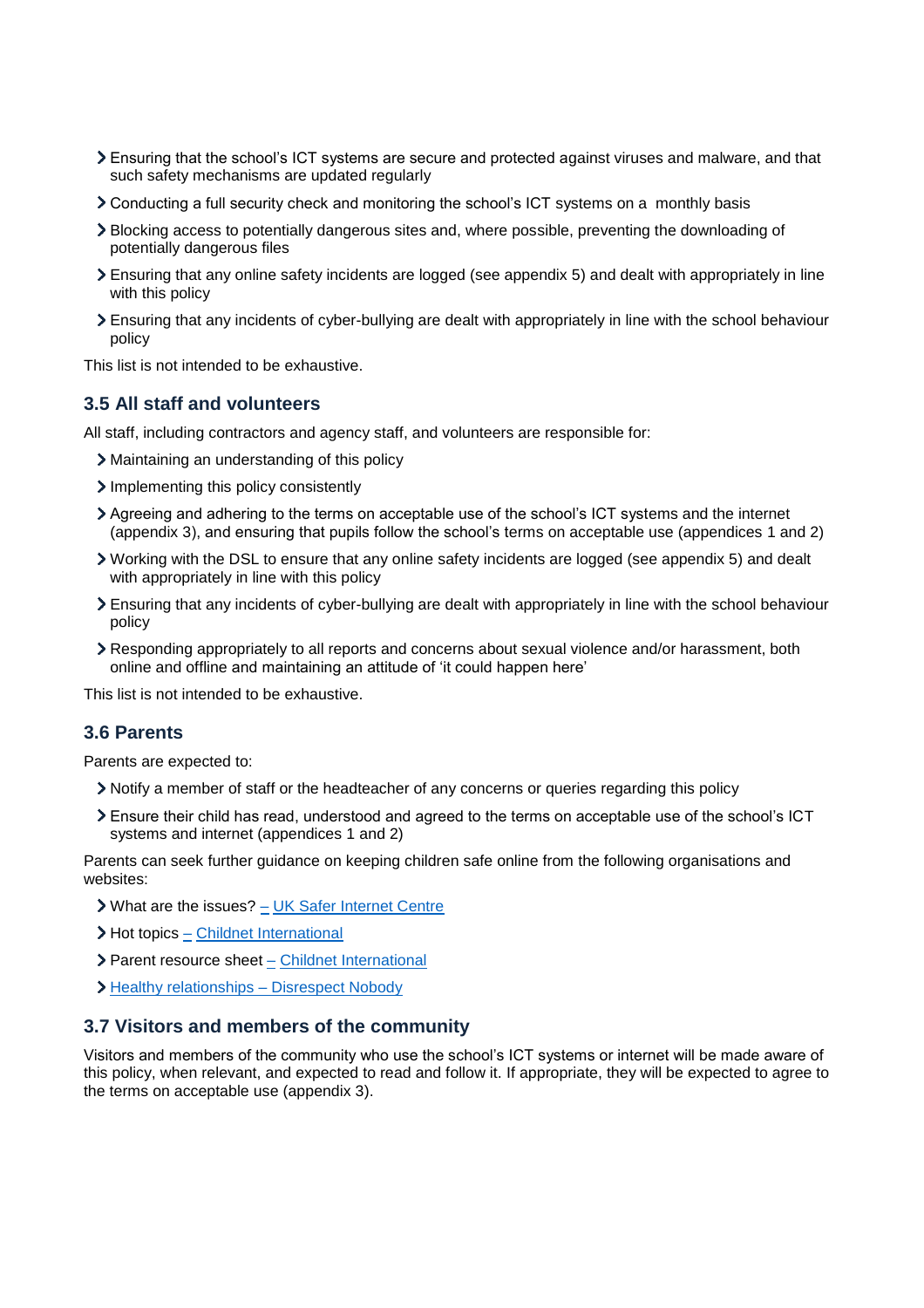#### <span id="page-5-0"></span>4. Educating pupils about online safety

Pupils will be taught about online safety as part of the curriculum:

The text below is taken from the [National Curriculum computing programmes of study.](https://www.gov.uk/government/publications/national-curriculum-in-england-computing-programmes-of-study/national-curriculum-in-england-computing-programmes-of-study)

It is also taken from the [guidance on relationships education, relationships and sex education \(RSE\) and](https://www.gov.uk/government/publications/relationships-education-relationships-and-sex-education-rse-and-health-education)  [health education.](https://www.gov.uk/government/publications/relationships-education-relationships-and-sex-education-rse-and-health-education)

**All** schools have to teach:

- [Relationships education and health education](https://schoolleaders.thekeysupport.com/uid/8b76f587-7bf6-4994-abf0-43850c6e8d73/) in primary schools
- [Relationships and sex education and health education](https://schoolleaders.thekeysupport.com/uid/66a1d83e-2fb9-411e-91f1-fe52a09d16d1/) in secondary schools

#### **Primary schools** insert:

In **Key Stage 1**, pupils will be taught to:

- Use technology safely and respectfully, keeping personal information private
- Identify where to go for help and support when they have concerns about content or contact on the internet or other online technologies

Pupils in **Key Stage 2** will be taught to:

- Use technology safely, respectfully and responsibly
- Recognise acceptable and unacceptable behaviour
- I dentify a range of ways to report concerns about content and contact

By the **end of primary school**, pupils will know:

- That people sometimes behave differently online, including by pretending to be someone they are not
- That the same principles apply to online relationships as to face-to-face relationships, including the importance of respect for others online including when we are anonymous
- The rules and principles for keeping safe online, how to recognise risks, harmful content and contact, and how to report them
- How to critically consider their online friendships and sources of information including awareness of the risks associated with people they have never met
- > How information and data is shared and used online
- What sorts of boundaries are appropriate in friendships with peers and others (including in a digital context)
- How to respond safely and appropriately to adults they may encounter (in all contexts, including online) whom they do not know

The safe use of social media and the internet will also be covered in other subjects where relevant.

Where necessary, teaching about safeguarding, including online safety, will be adapted for vulnerable children, victims of abuse and some pupils with SEND.

#### <span id="page-5-1"></span>5. Educating parents about online safety

The school will raise parents' awareness of internet safety in letters or other communications home, and in information via our website, social media platforms and Class Dojo.

This policy will also be shared with parents.

Online safety will also be covered during parents' evenings.

If parents have any queries or concerns in relation to online safety, these should be raised in the first instance with the headteacher and/or the DSL.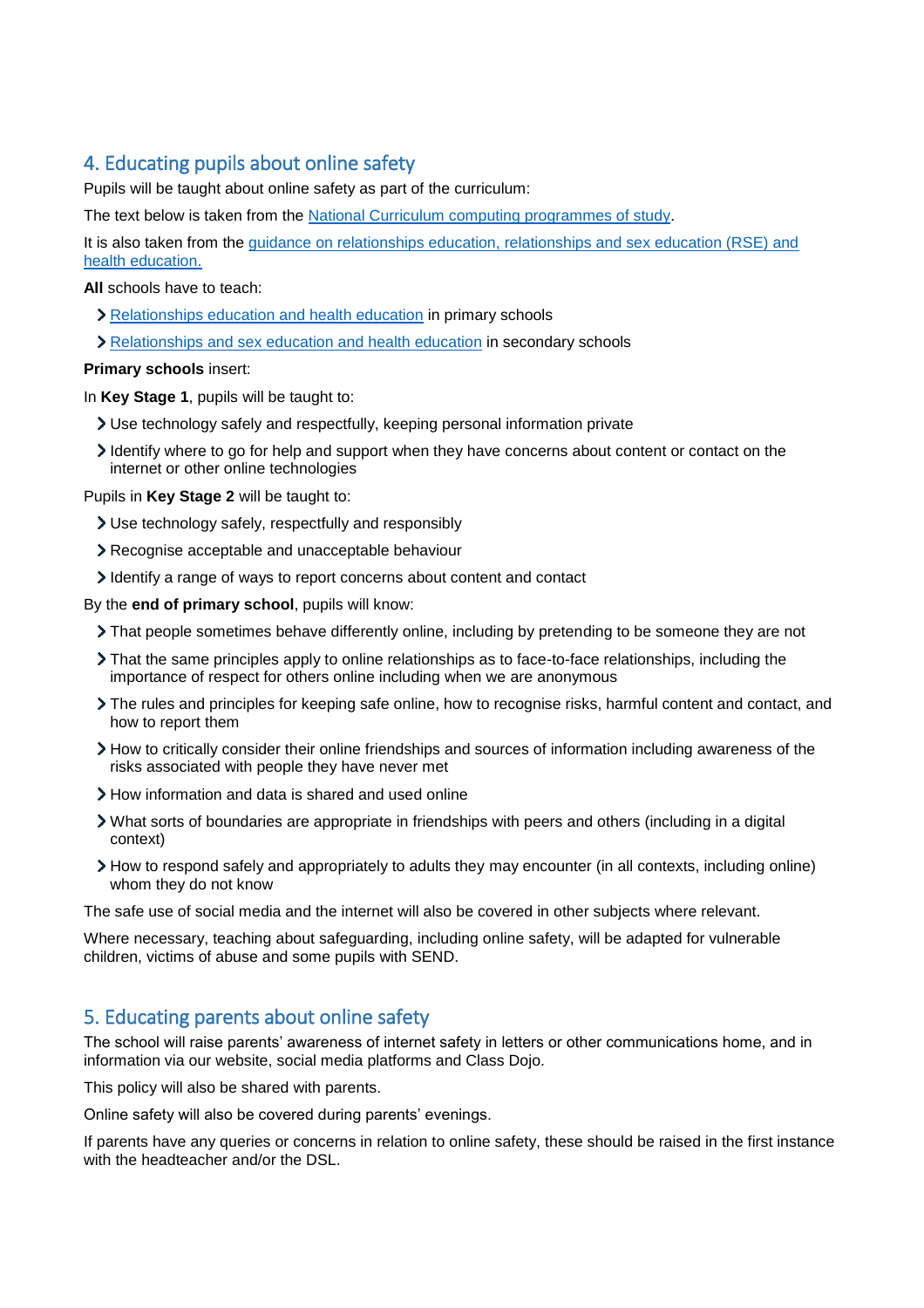Concerns or queries about this policy can be raised with any member of staff or the headteacher.

## <span id="page-6-0"></span>6. Cyber-bullying

#### **6.1 Definition**

Cyber-bullying takes place online, such as through social networking sites, messaging apps or gaming sites. Like other forms of bullying, it is the repetitive, intentional harming of one person or group by another person or group, where the relationship involves an imbalance of power. (See also the school behaviour policy.)

#### **6.2 Preventing and addressing cyber-bullying**

To help prevent cyber-bullying, we will ensure that pupils understand what it is and what to do if they become aware of it happening to them or others. We will ensure that pupils know how they can report any incidents and are encouraged to do so, including where they are a witness rather than the victim.

The school will actively discuss cyber-bullying with pupils, explaining the reasons why it occurs, the forms it may take and what the consequences can be. Class Teachers will discuss cyber-bullying with their tutor groups.

Teaching staff are also encouraged to find opportunities to use aspects of the curriculum to cover cyberbullying. This includes personal, social, health and economic (PSHE) education, and other subjects where appropriate.

All staff, governors and volunteers (where appropriate) receive training on cyber-bullying, its impact and ways to support pupils, as part of safeguarding training (see section 11 for more detail).

The school also sends information/leaflets on cyber-bullying to parents so that they are aware of the signs, how to report it and how they can support children who may be affected.

In relation to a specific incident of cyber-bullying, the school will follow the processes set out in the school behaviour policy. Where illegal, inappropriate or harmful material has been spread among pupils, the school will use all reasonable endeavours to ensure the incident is contained.

The DSL will consider whether the incident should be reported to the police if it involves illegal material, and will work with external services if it is deemed necessary to do so.

#### **6.3 Examining electronic devices**

School staff have the specific power under the Education and Inspections Act 2006 (which has been increased by the Education Act 2011) to search for and, if necessary, delete inappropriate images or files on pupils' electronic devices, including mobile phones, iPads and other tablet devices, where they believe there is a 'good reason' to do so.

When deciding whether there is a good reason to examine or erase data or files on an electronic device, staff must reasonably suspect that the data or file in question has been, or could be, used to:

- Cause harm, and/or
- Disrupt teaching, and/or
- > Break any of the school rules

If inappropriate material is found on the device, it is up to the staff member in conjunction with the DSL or other member of the senior leadership team to decide whether they should:

- Delete that material, or
- Retain it as evidence (of a criminal offence or a breach of school discipline), and/or
- > Report it to the police\*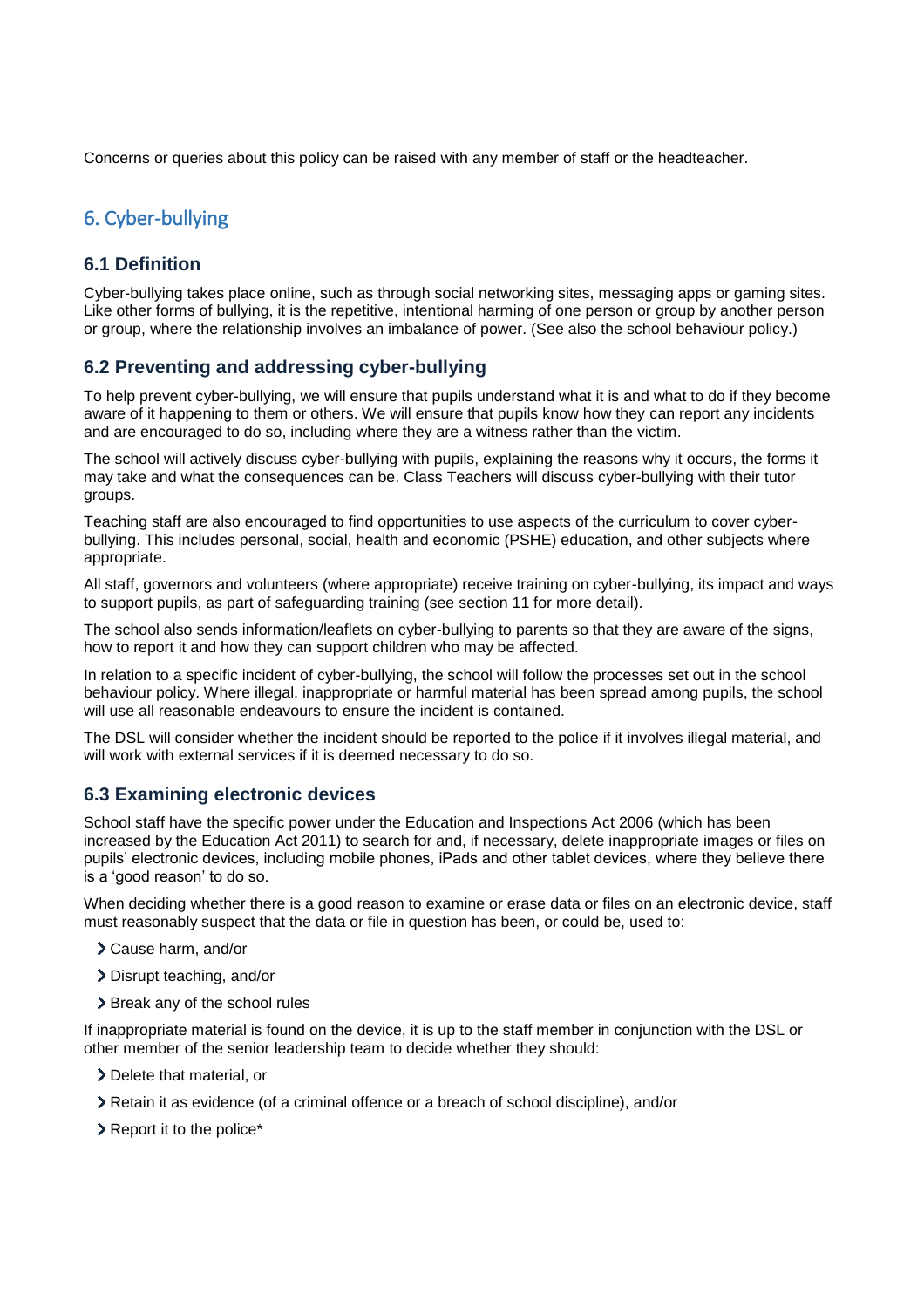\* Staff may also confiscate devices for evidence to hand to the police, if a pupil discloses that they are being abused and that this abuse includes an online element.

Any searching of pupils will be carried out in line with:

- The DfE's latest guidance on [screening, searching and confiscation](https://www.gov.uk/government/publications/searching-screening-and-confiscation)
- UKCIS guidance on [sharing nudes and semi-nudes: advice for education settings working with children](https://www.gov.uk/government/publications/sharing-nudes-and-semi-nudes-advice-for-education-settings-working-with-children-and-young-people)  [and young people](https://www.gov.uk/government/publications/sharing-nudes-and-semi-nudes-advice-for-education-settings-working-with-children-and-young-people)
- > The school's COVID-19 risk assessment

Any complaints about searching for or deleting inappropriate images or files on pupils' electronic devices will be dealt with through the school complaints procedure.

#### <span id="page-7-0"></span>7. Acceptable use of the internet in school

All pupils, parents, staff, volunteers and governors are expected to sign an agreement regarding the acceptable use of the school's ICT systems and the internet (appendices 1-3). Visitors will be expected to read and agree to the school's terms on acceptable use if relevant.

Use of the school's internet must be for educational purposes only, or for the purpose of fulfilling the duties of an individual's role.

We will monitor the websites visited by pupils, staff, volunteers, governors and visitors (where relevant) to ensure they comply with the above.

<span id="page-7-1"></span>More information is set out in the acceptable use agreements in appendices 1, 2 and 3.

#### 8. Pupils using mobile devices in school

Pupils may bring mobile devices into school, if the mobile phone form has been completed by an adult and filed in the office. Phones are not to be used during the school day and must be stored in the school office until the end of the day.

Any use of mobile devices in school by pupils must be in line with the acceptable use agreement (see appendices 1 and 2).

Any breach of the acceptable use agreement by a pupil may trigger disciplinary action in line with the school behaviour policy, which may result in the confiscation of their device.

#### <span id="page-7-2"></span>9. Staff using work devices outside school

All staff members will take appropriate steps to ensure their devices remain secure. This includes, but is not limited to:

- $\triangleright$  Keeping the device password-protected strong passwords are at least 8 characters, with a combination of upper and lower-case letters, numbers and special characters (e.g. asterisk or currency symbol)
- Ensuring their hard drive is encrypted this means if the device is lost or stolen, no one can access the files stored on the hard drive by attaching it to a new device
- Making sure the device locks if left inactive for a period of time
- Not sharing the device among family or friends
- Installing anti-virus and anti-spyware software
- $\triangleright$  Keeping operating systems up to date always install the latest updates

Staff members must not use the device in any way which would violate the school's terms of acceptable use, as set out in appendix 3.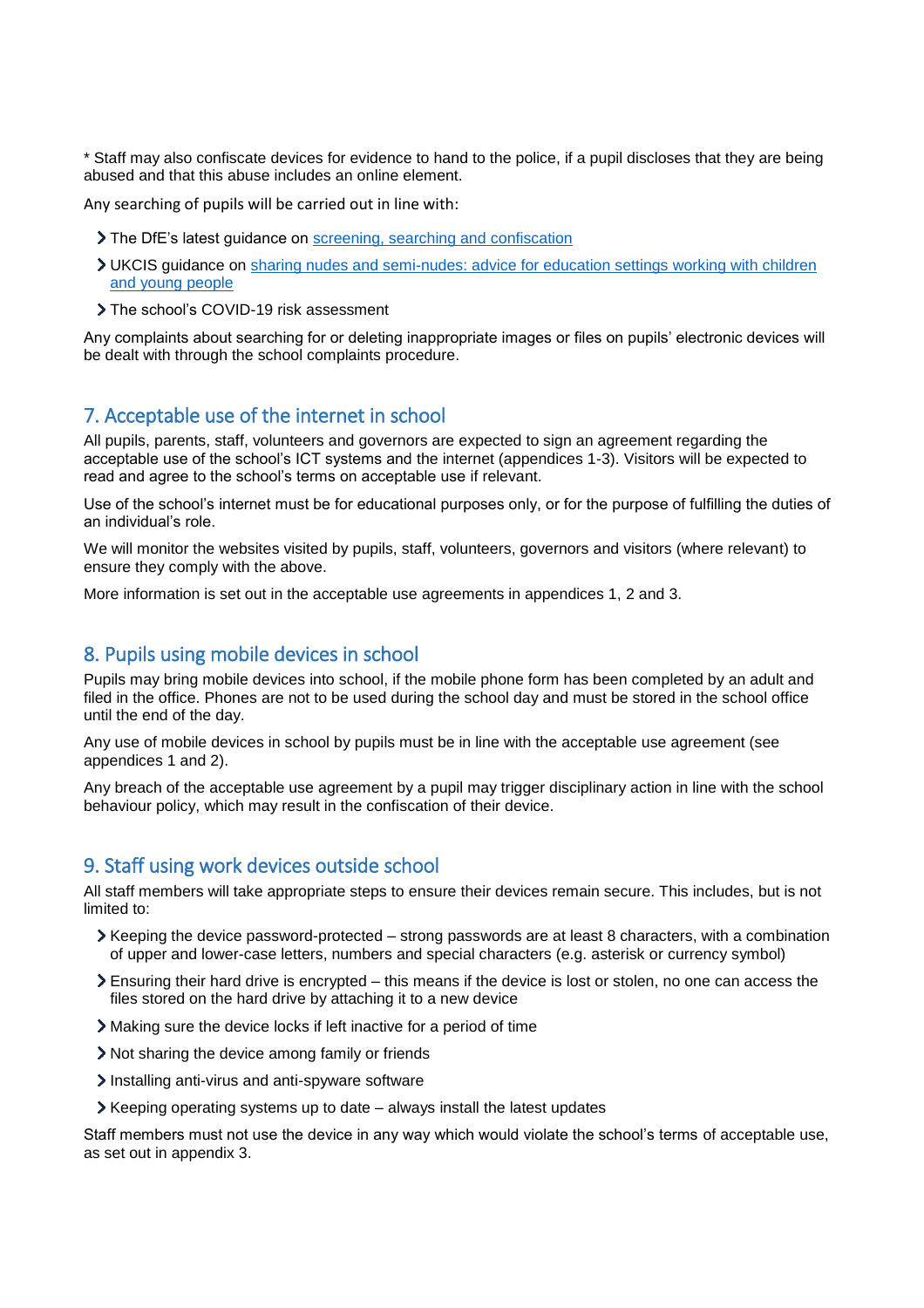Work devices must be used solely for work activities.

If staff have any concerns over the security of their device, they must seek advice from the Acting Head Teacher.

#### <span id="page-8-0"></span>10. How the school will respond to issues of misuse

Where a pupil misuses the school's ICT systems or internet, we will follow the procedures set out in our policies on behaviour, safeguarding and acceptable use.

The action taken will depend on the individual circumstances, nature and seriousness of the specific incident, and will be proportionate.

Where a staff member misuses the school's ICT systems or the internet, or misuses a personal device where the action constitutes misconduct, the matter will be dealt with in accordance with the staff disciplinary procedures/staff code of conduct. The action taken will depend on the individual circumstances, nature and seriousness of the specific incident.

The school will consider whether incidents which involve illegal activity or content, or otherwise serious incidents, should be reported to the police.

#### <span id="page-8-1"></span>11. Training

All new staff members will receive training, as part of their induction, on safe internet use and online safeguarding issues including cyber-bullying and the risks of online radicalisation.

All staff members will receive refresher training at least once each academic year as part of safeguarding training, as well as relevant updates as required (for example through emails, e-bulletins and staff meetings).

By way of this training, all staff will be made aware that:

- Technology is a significant component in many safeguarding and wellbeing issues, and that children are at risk of online abuse
- Children can abuse their peers online through:
	- o Abusive, harassing, and misogynistic messages
	- o Non-consensual sharing of indecent nude and semi-nude images and/or videos, especially around chat groups
	- $\circ$  Sharing of abusive images and pornography, to those who don't want to receive such content

Physical abuse, sexual violence and initiation/hazing type violence can all contain an online element

Training will also help staff:

- develop better awareness to assist in spotting the signs and symptoms of online abuse
- develop the ability to ensure pupils can recognise dangers and risks in online activity and can weigh the risks up
- develop the ability to influence pupils to make the healthiest long-term choices and keep them safe from harm in the short term

The DSL and designated deputies will undertake child protection and safeguarding training, which will include online safety, at least every 2 years. They will also update their knowledge and skills on the subject of online safety at regular intervals, and at least annually.

Governors will receive training on safe internet use and online safeguarding issues as part of their safeguarding training.

Volunteers will receive appropriate training and updates, if applicable.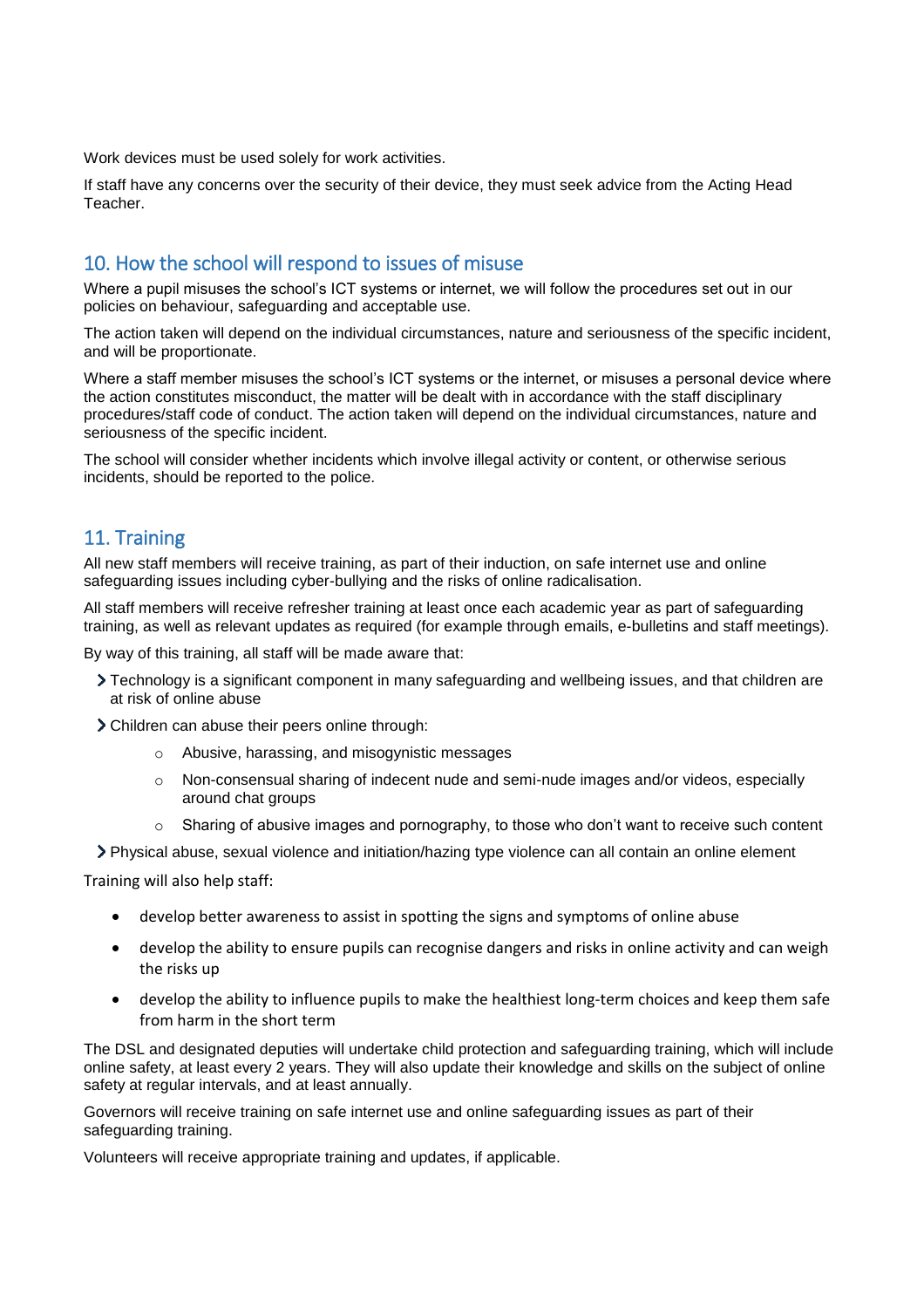<span id="page-9-0"></span>More information about safeguarding training is set out in our child protection and safeguarding policy.

#### 12. Monitoring arrangements

The DSL logs behaviour and safeguarding issues related to online safety. An incident report log can be found in appendix 5.

This policy will be reviewed every year by the Head Teacher, computing lead and governing body. At every review, the policy will be shared with the governing board. The review (such as the one availabl[e here\)](https://360safe.org.uk/) will be supported by an annual risk assessment that considers and reflects the risks pupils face online. This is important because technology, and the risks and harms related to it, evolve and change rapidly.

#### <span id="page-9-1"></span>13. Links with other policies

This online safety policy is linked to our:

- Child protection and safeguarding policy
- > Behaviour policy
- > Staff disciplinary procedures
- > Data protection policy and privacy notices
- Complaints procedure
- ICT and internet acceptable use policy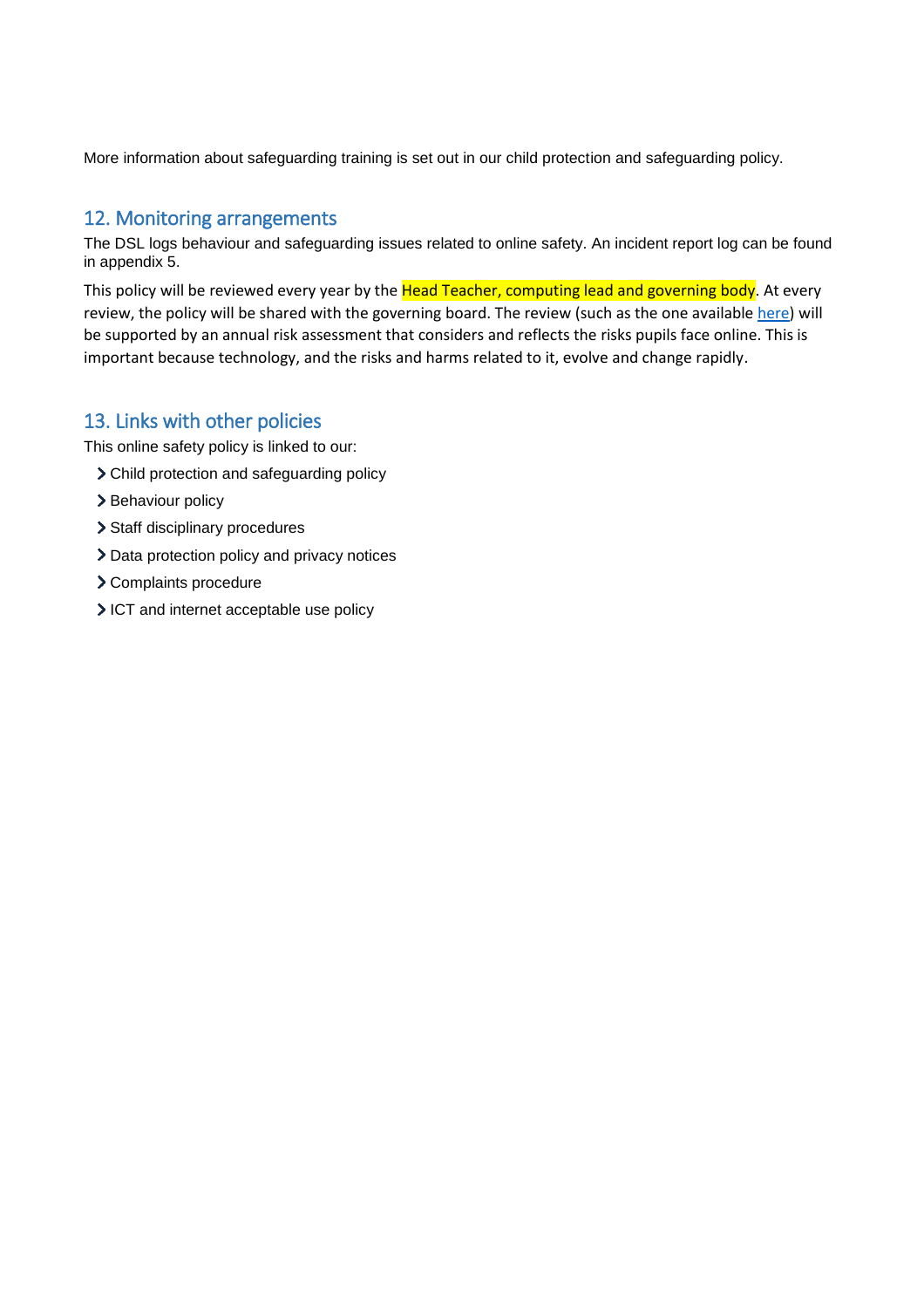# <span id="page-10-0"></span>Appendix 1: EYFS and KS1 acceptable use agreement (pupils and parents/carers)

#### ACCEPTABLE USE OF THE SCHOOL'S ICT SYSTEMS AND INTERNET: AGREEMENT FOR PUPILS AND PARENTS/CARERS

#### **Name of pupil:**

#### **When I use the school's ICT systems (like computers) and get onto the internet in school I will:**

- Ask a teacher or adult if I can do so before using them
- Only use websites that a teacher or adult has told me or allowed me to use
- Tell my teacher immediately if:
	- o I click on a website by mistake
	- o I receive messages from people I don't know
	- o I find anything that may upset or harm me or my friends
- Use school computers for school work only
- Be kind to others and not upset or be rude to them
- Look after the school ICT equipment and tell a teacher straight away if something is broken or not working properly
- Only use the username and password I have been given
- Try my hardest to remember my username and password
- Never share my password with anyone, including my friends.
- Never give my personal information (my name, address or telephone numbers) to anyone without the permission of my teacher or parent/carer
- Save my work on the school network
- Check with my teacher before I print anything
- Log off or shut down a computer when I have finished using it

**I agree that the school will monitor the websites I visit and that there will be consequences if I don't follow the rules.**

| <b>Signed (pupil):</b>                                                                                 | Date: |  |
|--------------------------------------------------------------------------------------------------------|-------|--|
| <b>Detaphlents careement:</b> Legree that my objd can use the school's ICT overame and internative han |       |  |

**Parent/carer agreement**: I agree that my child can use the school's ICT systems and internet when appropriately supervised by a member of school staff. I agree to the conditions set out above for pupils using the school's ICT systems and internet, and will make sure my child understands these.

<span id="page-10-1"></span>Signed (parent/carer): **Date: Date: Date:**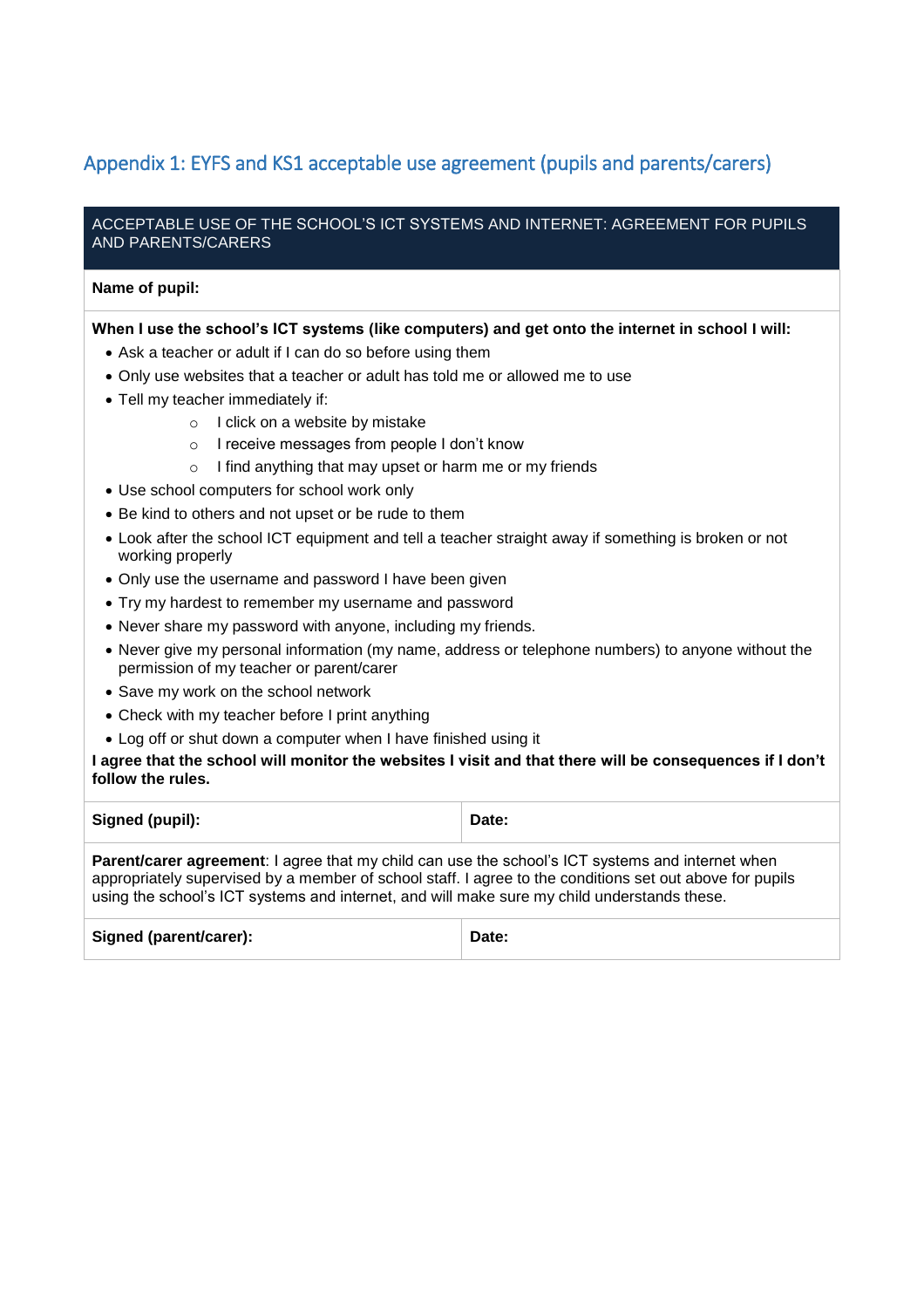# Appendix 2: acceptable use agreement (staff, governors, volunteers and visitors)

#### ACCEPTABLE USE OF THE SCHOOL'S ICT SYSTEMS AND INTERNET: AGREEMENT FOR STAFF, GOVERNORS,VOLUNTEERS AND VISITORS

**Name of staff member/governor/volunteer/visitor:**

#### **When using the school's ICT systems and accessing the internet in school, or outside school on a work device (if applicable), I will not:**

- Access, or attempt to access inappropriate material, including but not limited to material of a violent, criminal or pornographic nature (or create, share, link to or send such material)
- Use them in any way which could harm the school's reputation
- Access social networking sites or chat rooms
- Use any improper language when communicating online, including in emails or other messaging services
- Install any unauthorised software, or connect unauthorised hardware or devices to the school's network
- Share my password with others or log in to the school's network using someone else's details
- Take photographs of pupils without checking with teachers first
- Share confidential information about the school, its pupils or staff, or other members of the community
- Access, modify or share data I'm not authorised to access, modify or share
- Promote private businesses, unless that business is directly related to the school

I will only use the school's ICT systems and access the internet in school, or outside school on a work device, for educational purposes or for the purpose of fulfilling the duties of my role.

I agree that the school will monitor the websites I visit and my use of the school's ICT facilities and systems. I will take all reasonable steps to ensure that work devices are secure and password-protected when using them outside school, and keep all data securely stored in accordance with this policy and the school's data protection policy.

I will let the designated safeguarding lead (DSL) and ICT manager know if a pupil informs me they have found any material which might upset, distress or harm them or others, and will also do so if I encounter any such material.

I will always use the school's ICT systems and internet responsibly, and ensure that pupils in my care do so too.

| Signed (staff member/governor/volunteer/visitor): | Date: |
|---------------------------------------------------|-------|
|                                                   |       |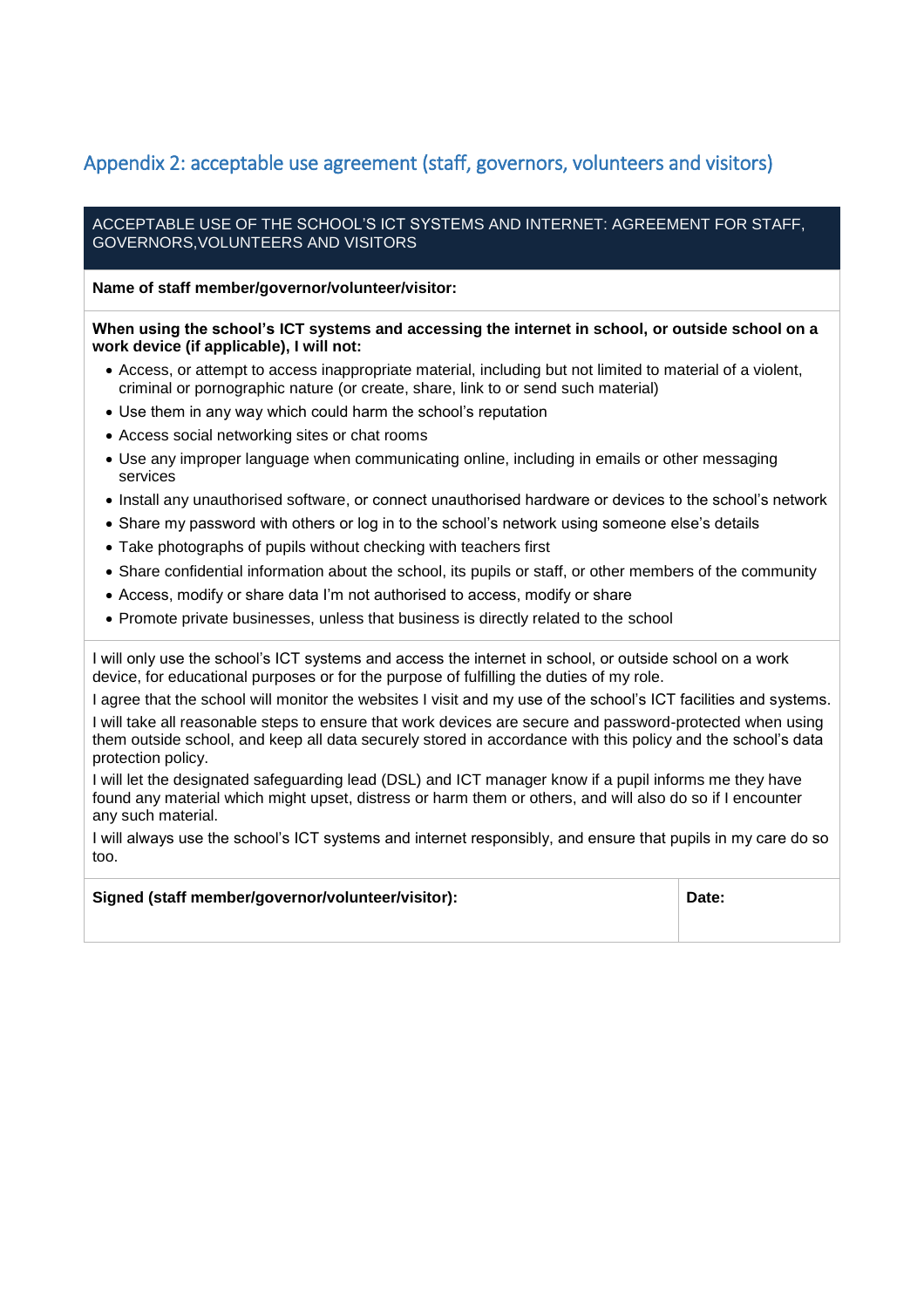# <span id="page-12-0"></span>Appendix 3: online safety training needs – self audit for staff

| ONLINE SAFETY TRAINING NEEDS AUDIT                                                                               |                                    |  |
|------------------------------------------------------------------------------------------------------------------|------------------------------------|--|
| Name of staff member/volunteer:                                                                                  | Date:                              |  |
| Question                                                                                                         | Yes/No (add comments if necessary) |  |
| Do you know the name of the person who has lead<br>responsibility for online safety in school?                   |                                    |  |
| Are you aware of the ways pupils can abuse their<br>peers online?                                                |                                    |  |
| Do you know what you must do if a pupil approaches<br>you with a concern or issue?                               |                                    |  |
| Are you familiar with the school's acceptable use<br>agreement for staff, volunteers, governors and<br>visitors? |                                    |  |
| Are you familiar with the school's acceptable use<br>agreement for pupils and parents?                           |                                    |  |
| Do you regularly change your password for accessing<br>the school's ICT systems?                                 |                                    |  |
| Are you familiar with the school's approach to tackling<br>cyber-bullying?                                       |                                    |  |
| Are there any areas of online safety in which you<br>would like training/further training?                       |                                    |  |